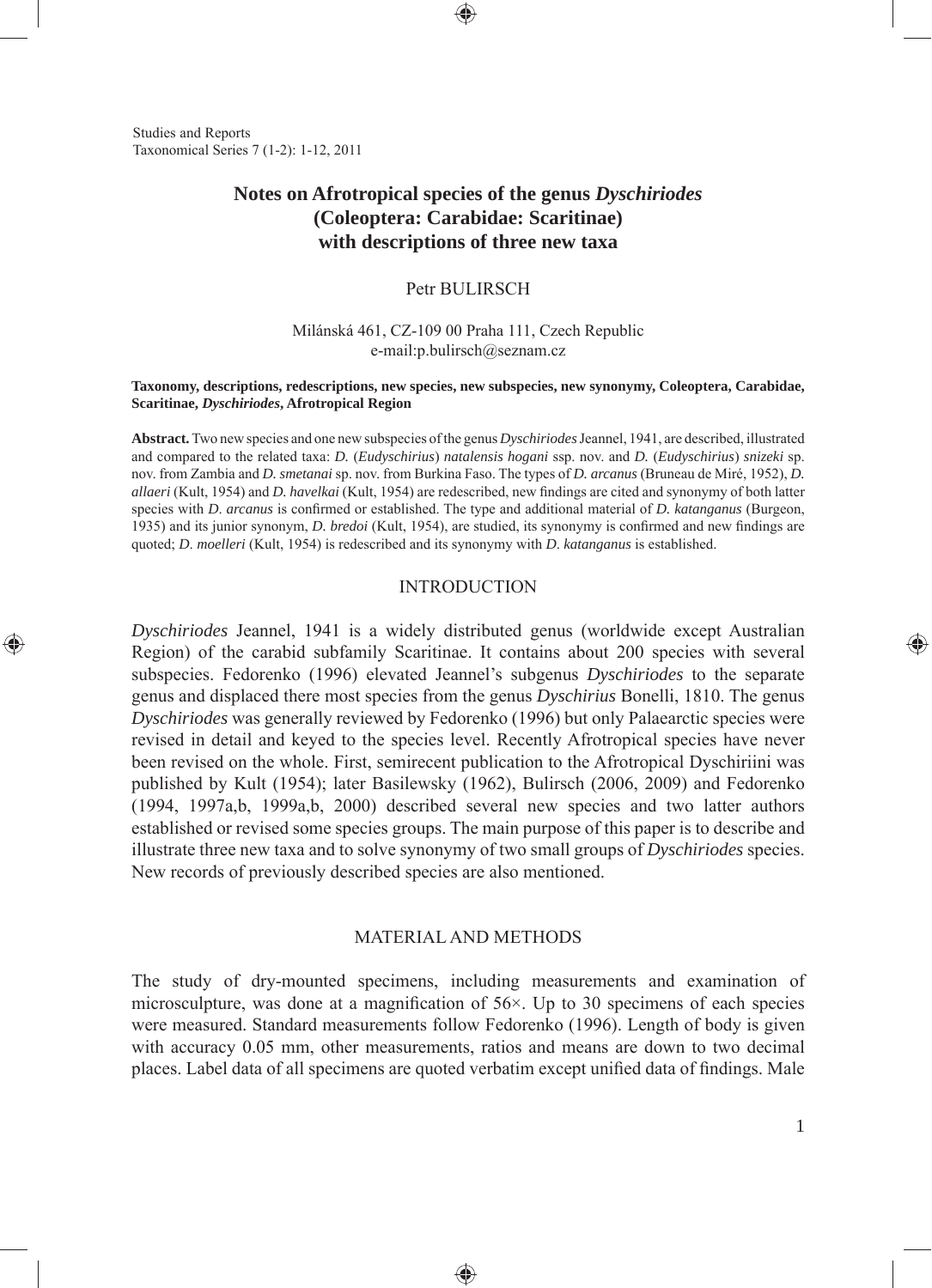genitalia (aedeagi) were embedded in Canada Balsam (male holotypes) or fixed with watersoluble glue.

The following abbreviations are used to indicate the depository of specimens:

- ADWA Alexander Dostal private collection (including Karel Kult's collection), Wien, Austria;
- FGGC François Génier private collection, Gatineau, Canada;
- HNHM Hungarian National History Museum, Budapest, Hungary;
- MNHN Muséum national d´histoire naturelle, Paris, France;
- OUMN Hope Entomological Collections, Oxford University of Natural History, Oxford, UK;
- PBPC Petr Bulirsch private collection, Praha, Czech Republic;
- PSHG Peter Schüle private collection, Herrenberg, Germany;
- SFPI Sergio Facchini private collection, Piacenza, Italy;
- ZMBG Museum fur Naturkunde der Humboldt-Universitat zu Berlin, Germany. Other abbreviations:

ASP: apical setiferous puncture(s); BSP: basal (prescutellar) setiferous puncture(s); DSP: dorsal setiferous puncture(s); PASP: preapical setiferous puncture(s); PHSP: posthumeral setiferous puncture(s); HT: holotype(s); PT: paratype(s); [pr]: printed; [hw]: handwritten

#### **RESULTS**

#### *Dyschiriodes* **(***Eudyschirius***)** *natalensis hogani* **ssp. nov.**

(Fig. 1)

⊕

**Type material.** Holotype (♂): 'Zambia: Central Province./ Lusaka nr Chisamba village./ Mubanga Farm. Alt. 1152m/ S 14´59.085; E 028´13.670/ 8.xii.2005, Coll. S. Beynon// Rough grassland, scrub/ bordering grazed field./ Cattle-dung baited/ pitfall trap./ OUMNH-2007-071', (OUMN). Paratypes: (5 specimens): with the same data as HT, (OUMN, PBPC);  $(1 \text{ } \textcircled{})$ : 'Zambia: Lusaka/Huntley Farm, Chisamba/ S 15°01.641´ E 028°08.931′/ 1111 m alt. 25.xi.-2.xii.2005/ coll. S. Beynon & M. Jubb// Pitfall trap./ OUMNH-2007-071/ Oxford', (OUMN); (1 ♂): 'Zambia: Chisamba./ Kallindu Farm./ Alt. 1173m/ S 14°59.353´´ E 28°12.981´´/ 28.i.2010 coll. S. Beynon// Dung baited pitfall./ OUMN-2010-010/ S. Beynon Colln./ Ox.Uni.Mus.Nat.Hist./(OUMN) Hope Ent. Coll.', (OUMN).

**Description.** Habitus as in Fig.1; length 2.20-2.40 mm (HT 2.30 mm, mean 2.29 mm;  $n = 8$ ). Colour of head and pronotum from rusty red to dark brown (incl. HT); distinctly to slightly lighter than elytra; latter from rusty brown to dark brown; elytral base and latero-apical part lighter; surface without bronze metallic lustre; legs rusty red, antennae and mouth-parts lighter.

Head. Anterior margin of clypeus with moderately protruded lateral lobes, between them straight; clypeofrontal area with broad, deeply impressed, transverse furrow; facial furrows deep and narrow, parallel in anterior third, then strongly, diverged posteriorly; distance between them distinctly larger than eye length. Surface even, smooth, with very fine and sparse micropunctures. Eyes rather small, moderately convex. Antennae submoniliform.

Pronotum. Strongly convex, outline distinctly rounded before anterior and below posterior setiferous punctures, slightly to moderately rounded between punctures; slightly to very

♠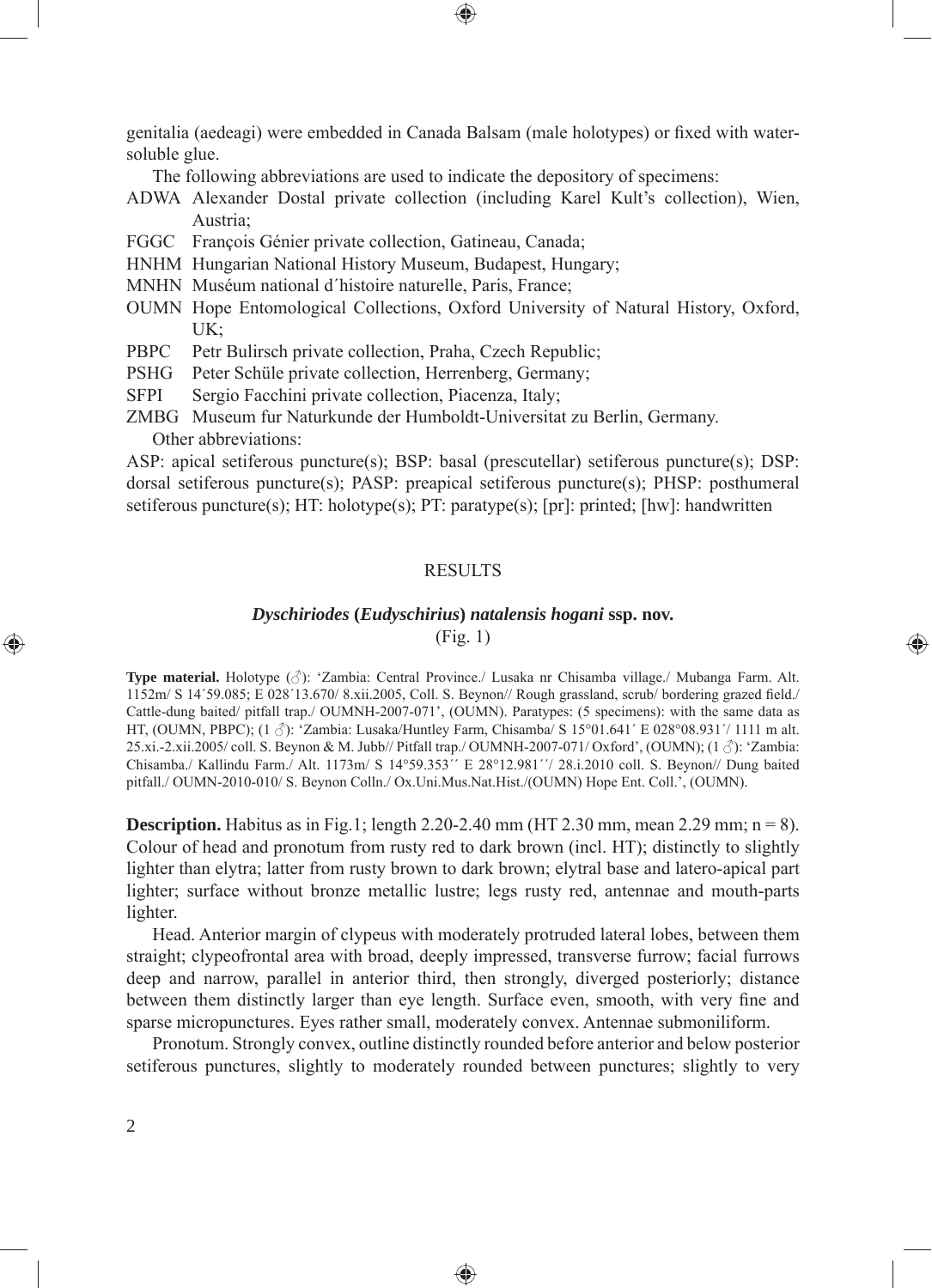slightly attenuated anteriorly; 1.08-1.15 (HT 1.13, mean 1.12) times as wide as long, 1.44- 1.52 (HT 1.45, mean 1.48) times as wide as head, widest in second third. Anterior angles very blunt, narrowly rounded, posterior ones moderately rounded. Fontal transverse impression distinct, deep, sparsely and irregularly punctate; median line fine, especially in middle; lateral channel moderately broad, reflexed lateral margin extended slightly beyond posterior setiferous puncture. Surface mirror-like shiny, with very fine micropunctures.

⊕

Elytra. Short-ovate 1.47-1.53 (HT 1.51, mean 1.50) times as long as wide, 1.17-1.26 (HT 1.22, mean 1.22) times as wide as pronotum; humeri rather slightly to moderately protruded, each elytron with distinct, sharp tooth; elytral base moderately sloping; outline strongly broadened on sides, broadest at about anterior third, more strongly attenuated towards apex than towards humeri; suture not depressed at base. Base with vestigial rest of basal border, without tubercles; BSP missing. Striae 1-4(5) deep in basal two third; roughly punctate, striae punctation disappearing apically; striae  $5(6)$ -8 consisting of rows of punctures gradually finer laterally, especially stria 8 fine; stria 1 almost complete, slightly finer on apical inclination, striae 2-4 disappearing in apical fourth, lateral ones gradually more shortened, disappearing in apical third to half; intervals moderately vaulted in basal part, flattened latero-apically. Three PHSP, three DSP (in middle of interval 3), two ASP (in deep apical stria).

Protibia. Apical spine moderately curved backwards, not inwards, just longer than almost direct apical spur; distal marginal tooth moderately large, sharp, proximal one very small, blunt.

Aedeagus. Length 0.45 mm in HT; as in nominotypical subspecies; shape is in Figs 2.1, 2.10-12 in Fedorenko (1997b).

**Differential diagnosis.** *D. natalensis hogani* ssp. nov. can be distinguished from *D. natalensis natalensis* Fedorenko, 1997 by head with eyes on average smaller (distance between facial furrows distinctly larger than eyes length in *D. n. hogani* ssp. nov. and slightly larger in *D. n. natalensis*); pronotum narrower, on average more attenuated anteriorly (ratio width/length 1.08-1.15 in *D. n. hogani* ssp. nov., 1.02-1.07 in *D. n. natalensis,* 5 non-type specimens and 1.04-1.10 in its original description); elytra shorter (ratio length/width 1.45-1.52 in *D. n. hogani* sp. nov., 1.56-1.61 in *D. n. natalensis,* 5 non type species, 1.54-1.59 in its original description), distinctly ovate (slightly ovate in *D. n. natalensis*), outline more broadened in anterior third; each elytron with sharp humeral tooth (indistinct in *D. n. natalensis*). The shape of the median lobe of the aedeagus is as in nominotypical subspecies (as in Figs 2.1 and 2.10-12 in Fedorenko, 1997b).

**Name derivation.** Patronymic, in honour of James Hogan, OUMN, Oxford, GB.

⊕

# *Dyschiriodes snizeki* **sp. nov.** (Figs 2, 2a,b)

**Type material.** Holotype (♂): 'Kenya Eastern/ E 729, Sosoma/ 202 km E of Thika/ 20.xi.2007, Snížek', (ADWA). Paratype:  $(1 \nsubseteq)$ : with the same data as HT, (PBPC).

**Description.** Habitus as in Fig. 2; length 2.90 mm in HT and 2.95 mm in PT. Dark brown, surface with bronze lustre; head and elytral base slightly; apex very distinctly lighter, yellowish; legs, antennomeres and mouth-parts rusty yellowish.

◈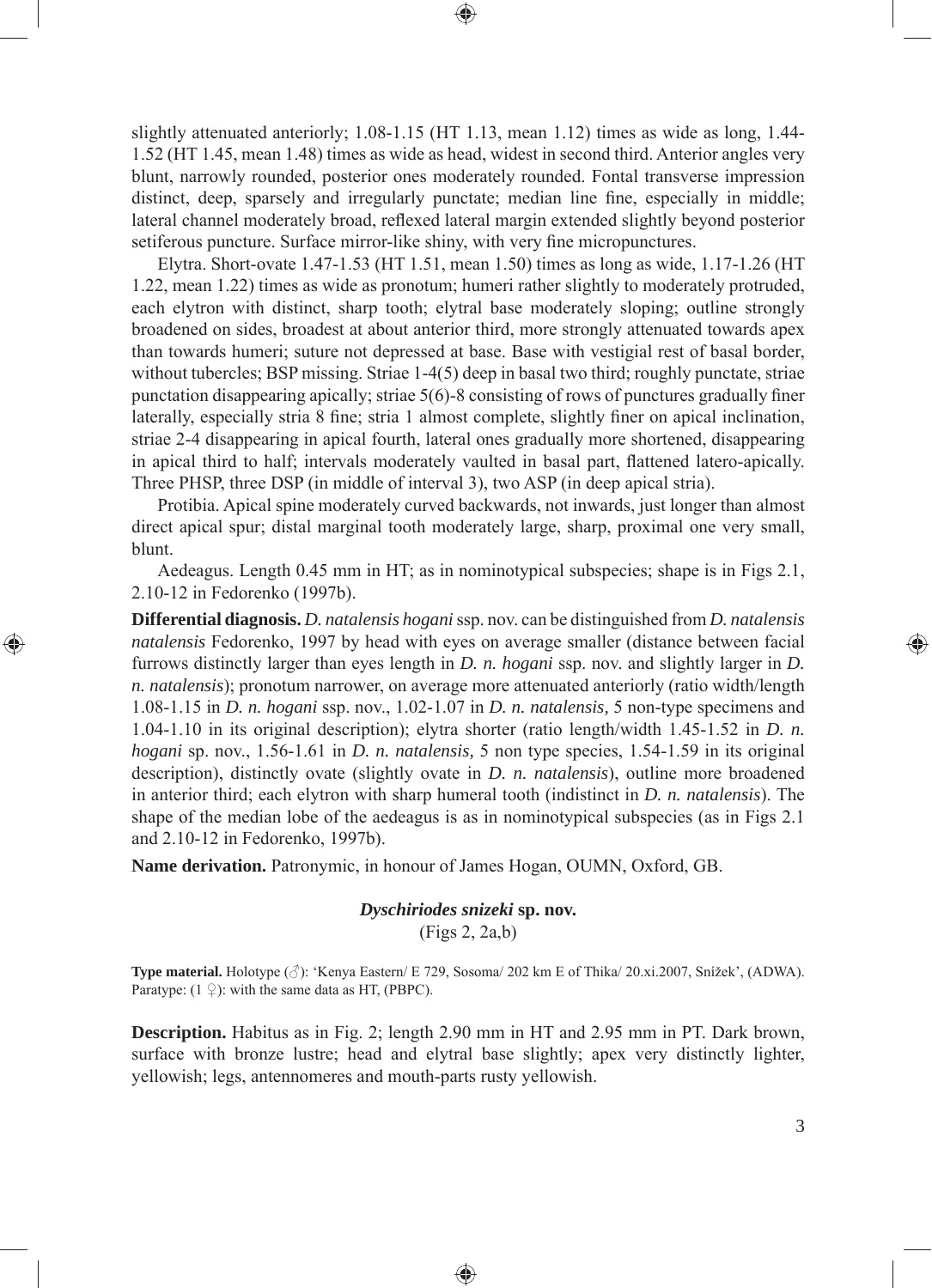Head. Anterior margin of clypeus with distinctly protruded, rather sharp lateral lobes, between them slightly convex; clypeofrontal area with very deep and broad transverse furrow; facial furrows deep, long, strongly diverged in posterior half; distance between them narrower than eyes length. Surface vaulted, even, smooth, with very fine and sparse micropunctures. Eyes relatively large, convex. Antennae submoniliform.

⊕

Pronotum. Strongly convex, outline regularly rounded; indistinctly attenuated anteriorly; in HT 1.12 times and in PT 1.13 times as wide as long, in HT 1.47 times and in PT 1.40 times as wide as head; widest in/before posterior third. Anterior angles rounded, posterior ones broadly rounded. Anterior transverse impression deep, without punctures and cross striae; median line superficial; lateral channel moderately broad, reflexed lateral margin not extended below posterior setiferous puncture. Surface mirror-like shiny, with very fine punctures along anterior part of median line.

Elytra. Very strongly convex, short ovate, laterally not concave in anterior fourth; in HT 1.51 times and in PT 1.49 times as long as wide, in HT 1.29 times and in PT 1.32 times as wide as pronotum; humeri distinctly protruded, elytra without humeral teeth; base in HT rather slightly, in PT very slightly sloping; outline strongly broadened on sides, broadest at about anterior third; suture not depressed at base. Base without basal border and tubercles; BSP large, connected with stria 1. Striae 1-7 moderately deep, densely punctate in anterior two thirds; stria 8 consisting of rows of minute punctures in anterior second fourth; striae and its punctation weakened in apical fourth (first striae) to third (lateral ones); latero-apical area with sparse and minute punctures; intervals moderately vaulted in anterior two thirds, slightly flattened latero-apically. Three PHSP, three DSP (in middle of interval 3) and two ASP (in deep apical stria).

Protibia. Apical spine moderately curved downwards, slightly inwards, slightly longer than apical spur; latter slightly curved apically; distal marginal tooth moderately large, sharp, proximal one small, blunt.

⊕

Aedeagus. Length 0.50 mm in HT; shape is in Figs 2a,b; apical lamella ventrally short, broadly rounded.

**Differential diagnosis.** *Dyschiriodes snizeki* sp. nov. belongs to the *D*. (*Eudyschirius*) *orientalis* group (s. Fedorenko 1999a). *D. snizeki* sp. nov. is habitually most similar to two sibling species *D.* (*E.*) *schaumii schaumii* (Putzeys, 1866), *D.* (*E.*) *fl avicornis* (Péringuey, 1896) (s. Fedorenko 1999a) and to *D. gerardi* (Burgeon, 1935). *D. snizeki* sp. nov. can be distinguished from all these species by elytra more broadly ovate, distinctly shorter (index length/width 1.49-1.51 in *D. snizeki* sp. nov. and 1.54-1.67, mean about 1.60, in all others species), with striae 1-7 punctation weakened but not disappeared latero-apically, moreover from *D. gerardi* by much deeper elytral striae punctuation. It differs from all these species by short and broad apical lamella of the aedeagus in ventral view; in *D. schaumii schaumii* is lamella moderately long and narrow, in *D. gerardi* and *D. flavicornis* is very long and narrow as in Figs 3 and 2, 6 in Fedorenko (1999a).

**Name derivation.** Patronymic, in honour of Miroslav Snížek (České Budějovice, Czech Republic), collector of both type specimens.

◈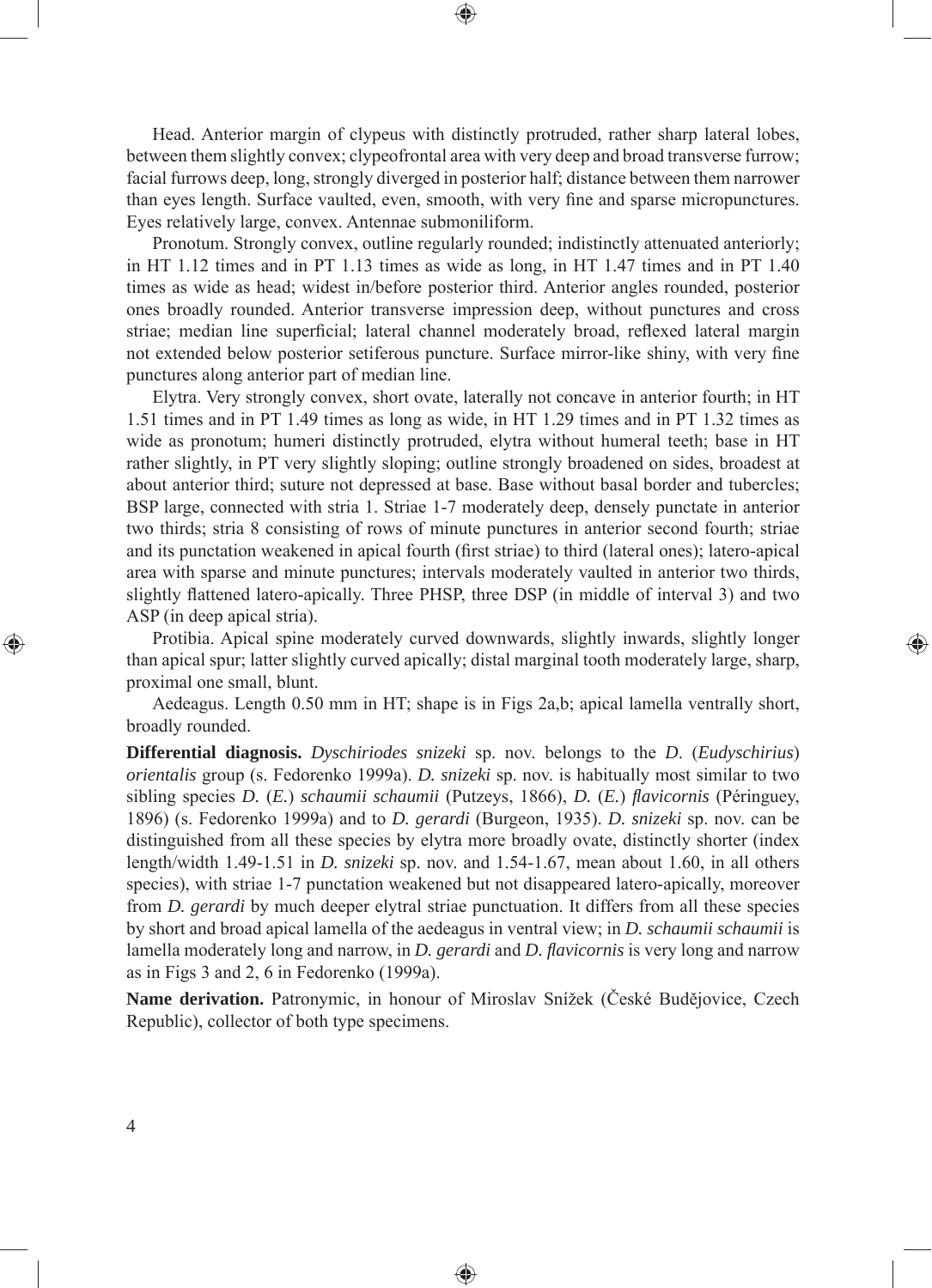# *Dyschiriodes* **(***Dyschiriodes***)** *smetanai* **sp. nov.** (Fig. 3)

**Type material:** Holotype  $(\mathcal{Q})$ : 'Burkina Faso/ Kompienga, 160 m/ 21.viii.2005// 11°05´05´'N,/ 00°42´42´'E/ Leg. P. Moretto' (PBPC). Paratype (1 ♀): 'Burkina Faso: Kompienga/ 15 km E Nadiagou, 155 m/ 11°04´31´´N, 000°56´08´´E/ 22.viii.2005, F. Génier/ zone soudanienne sud/ piège lumineux, 2005-40', (FGGC).

**Description.** Habitus as in Fig. 3; length 3.40 mm in HT and 3.50 mm in PT. Dark rustybrown, surface without metallic lustre; head in its anterior part, elytral base slightly, apex distinctly lighter; legs rusty red, antennomeres and mouth-parts lighter.

Head. Anterior margin of clypeus with distinctly protruded, narrowly rounded lateral lobes, between them moderately convex; clypeofrontal area with deep transverse furrow on level of anterior margin of eyes; second much finer and irregular transverse furrow on/before level of midlength of eyes; facial furrows deep, long, strongly diverged in posterior half; distance between them slightly narrower than eyes length. Surface vaulted, even, smooth, with very fine and sparse micropunctures. Eyes relatively large, convex. Antennae submoniliform.

Pronotum. Convex, outline regularly rounded; attenuated anteriorly; in HT 1.08 times and in PT 1.04 times as wide as long, in HT 1.41 times and in PT 1.38 times as wide as head; widest in posterior third. Anterior angles blunt, posterior ones broadly rounded. Anterior transverse impression distinct, with sparse punctures and cross striae; median line moderately deep, deepened posteriorly; lateral channel moderately broad, reflexed lateral margin extended markedly below posterior setiferous puncture. Surface mirror-like shiny, with very fine micropunctures.

Elytra. Convex, ovate, laterally very slightly, broadly concave in anterior fourth; in HT

⊕



Figs 1-3. Habitus of holotypes (actual length in parentheses behind). 1- *Dyschiriodes natalensis hogani* ssp. nov. (2.30 mm); 2- *D. snizeki* sp. nov. (2.90 mm); 3- *D. smetanai* sp. nov. (3.40 mm).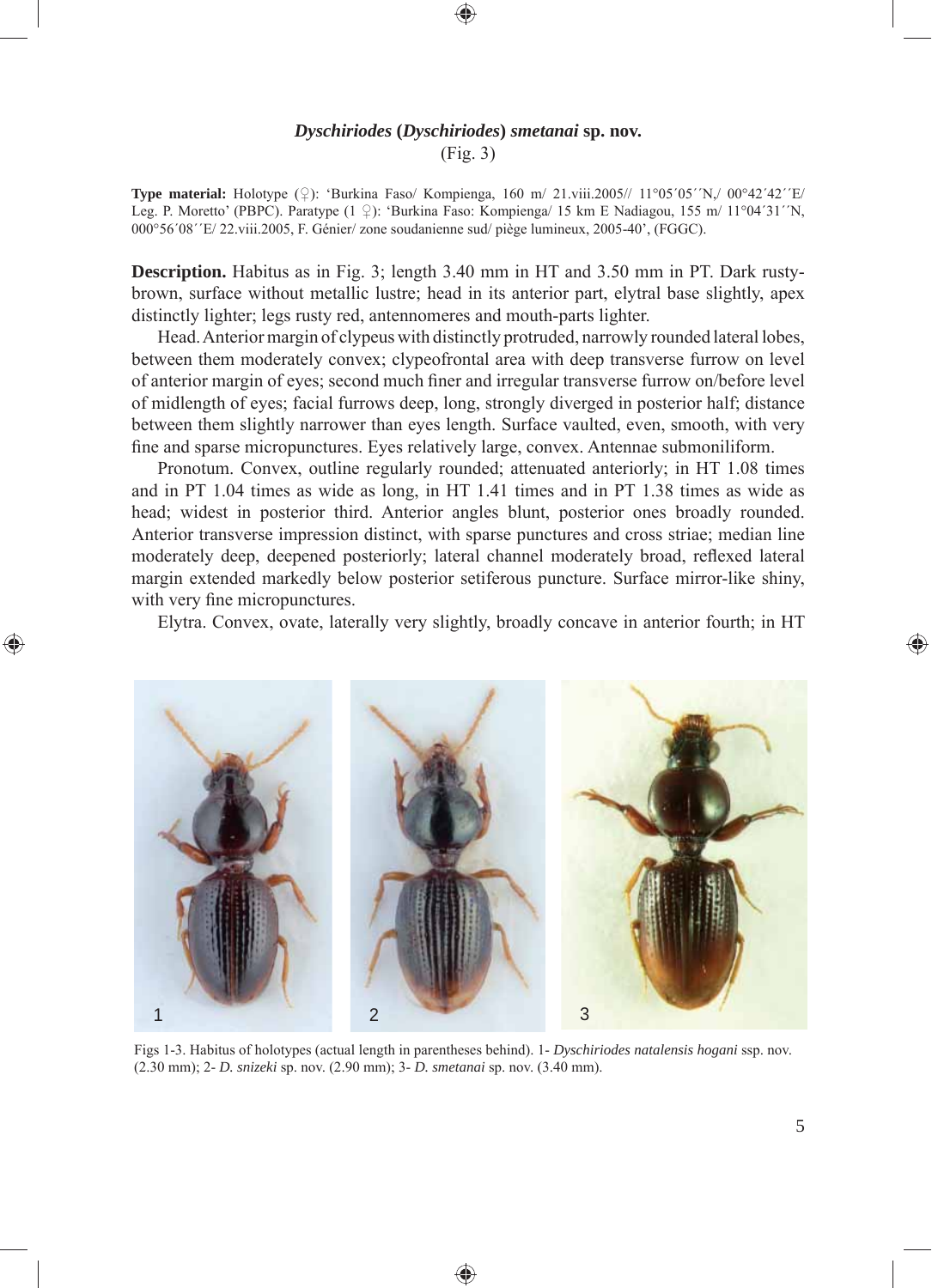2a

Figs 2a,b. *Dyschiriodes snizeki* sp. nov. (actual lenght in parentheses behind); 2a- Aedeagus of holotype from right lateral view (0.50 mm); 2b- Apex of aedeagus of holotype from ventral view.

1.59 times and in PT 1.62 times as long as wide, in HT 1.18 times and in PT 1.23 times as wide as pronotum; humeri distinctly protruded, each elytron with sharp humeral tooth; base slightly sloping; outline regularly broadened on sides, broadest slightly below anterior third; suture indistinctly depressed at base. Base with indistinct, vestigial basal border and without tubercles; BSP moderately large, rather slightly connected with stria 1. Striae 1-5 moderately deep, densely punctate in anterior two thirds, striae 6 slightly and stria 7 distinctly finer; stria 8 consisting of rows of 5-7 minute punctures in second third of length; striae and its punctation weakened in apical third (first striae) to half (lateral ones); latero-apical area with rests of minute punctures; intervals moderately vaulted in anterior two thirds, flattened latero-apically. Three PHSP, three DSP (in middle of interval 3) and two ASP (in rather fine apical stria).

2b

⊕

Protibia. Apical spine moderately curved downwards not inwards, as long as apical spur; latter slightly curved apically; distal marginal tooth large, sharp, proximal one small, blunt.

**Differential diagnosis.** *Dyschiriodes smetanai* sp. nov. has not any closely related species. It is known in two females and its final assignment to species group will be possible after fi nding of male. *D. smetanai* sp. nov. is habitually most similar to species of the *D. chalybeus* group (s. Fedorenko 2000), especially to *D. genieri* Bulirsch, 2009, *D. mortchaensis*  (Bruneau de Miré, 1952) and *D. arcanus* (Bruneau de Miré, 1952). *D. smetanai* sp. nov. can be distinguished from these three species by elytra with striae disappearing latero-apically, moreover from sympatric *D. genieri* by body larger (3.40-3.50 mm in *D. smetanai* sp. nov. and 3.00-3.30 mm in *D. genieri*) and elytra shorter (elytral ratio 1.59-1.62 in *D. smetanai*  sp. nov. and 1.63-1.71 in *D. genieri*) and more ovate; from *D. mortchaensis* by body smaller (3.40-3.50 mm in *D. smetanai* sp. nov. and 3.60-4.00 mm in *D. mortchaensis*), head with different clypeofrontal structure and by elytra ovate, much shorter (elytral ratio 1.59-1.62 in *D. smetanai* sp. nov. and 1.73-1.82 in *D. mortchaensis*) and finally, from *D. arcanus* mainly

◈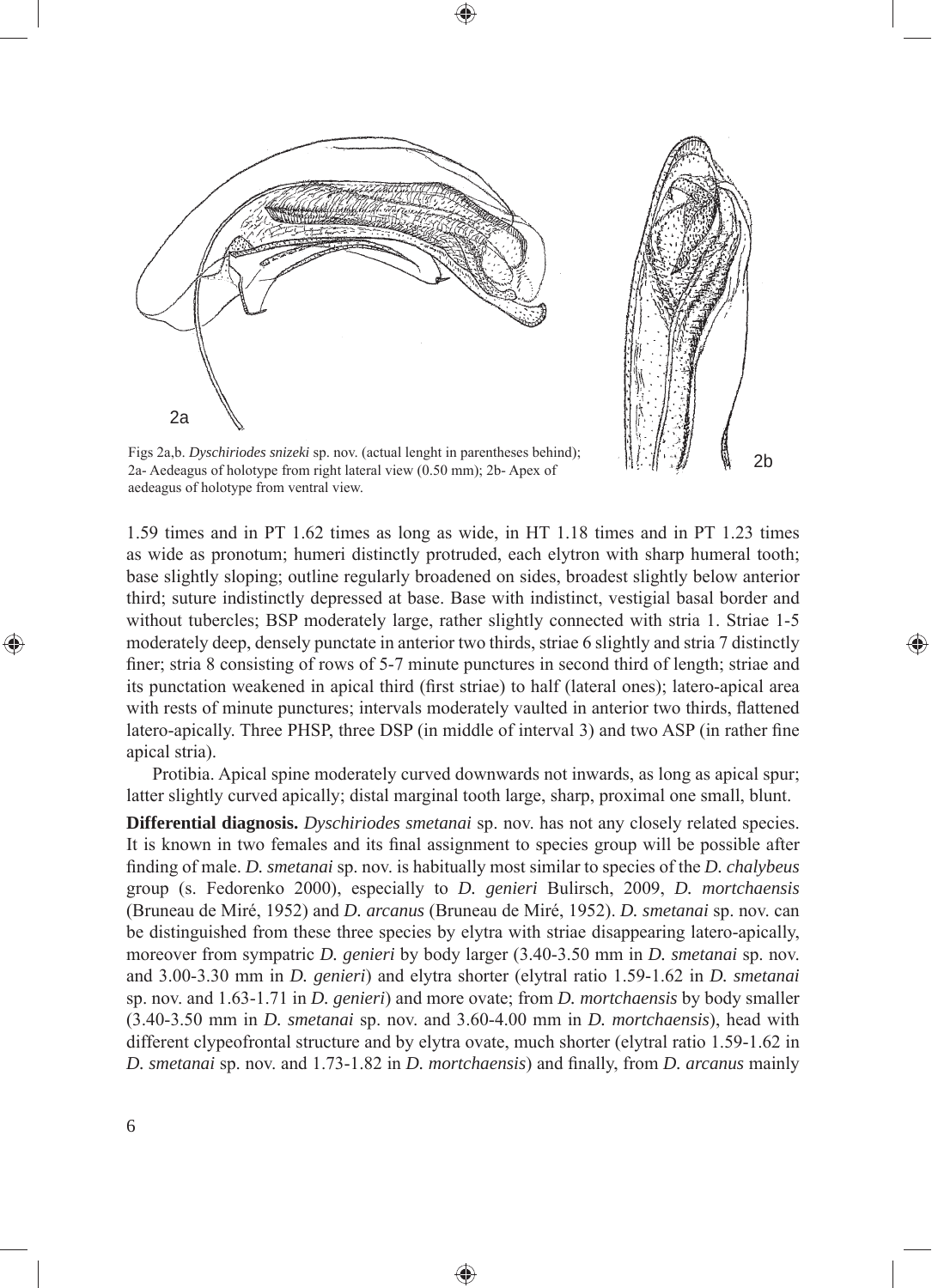by body much darker and much stouter (elytral ratio 1.59-1.62 in *D. smetanai* sp. nov. and 1.80-1.91 in *D. arcanus*). *D. smetanai* sp. nov. can be distinguished from habitually a bit similar Afrotropical species of the *D. orientalis* group (*D. flavicornis* (Péringuey, 1896), *D. gerardi* (Burgeon, 1935), *D. schaumii schaumii* (Putzeys, 1866), *D. fulvus* Fedorenko, 1999 and *D. snizeki* sp. nov.) by different colour, head with two transverse furrows (only single transverse or broadly v-shaped furrow in all species of *D. orientalis* group) and by pronotum distinctly less vaulted laterally, with deep median line (superficial in Afrotropical species of *D. orientalis* group).

⊕

**Name derivation.** Dedicated to Aleš Smetana (Ottawa, Canada), famous specialist in Staphylinidae, on the occasion of his 80<sup>th</sup> birthday.

## *Dyschiriodes* **(***Dyschiriodes***)** *arcanus* **(Bruneau de Miré, 1952)**

*Dyschirius arcanus* Bruneau de Miré, 1952: 55. *Dyschiriodes arcanus:* Fedorenko (1996): revised generic placement. *Dyschirius allaeri* Kult, 1954: 328. *Dyschirius arcanus* (= *allaeri)*: Basilewsky (1961): synonymy established. *Dyschiriodes arcanus* (= *allaeri*): Fedorenko (1996): revised generic placement, synonymy confirmed. *Dyschirius havelkai* Kult, 1954: 331 *Dyschiriodes havelkai*: Fedorenko (1996): revised generic placement. *Dyschiriodes arcanus* (*= havelkai*) **syn. nov.**

⊕

*D. arcanus* (Bruneau de Miré, 1952), *D. havelkai* (Kult, 1954) and *D. allaeri* (Kult,1954) are three closely allied taxa of the nominotypical subgenus, allied to the *D. chalybeus* group (s. Fedorenko, 2000). I have studied HT of first two species, PT of the latter one and several non-type specimens from diverse regions. These species are redescribed/reviewed below, new findings are quoted and synonymy of both latter species to *D. arcanus* is confirmed or established.

### *Dyschiriodes* **(***Dyschiriodes***)** *arcanus* **(Bruneau de Miré, 1952)**

**Type material examined.** Holotype (unsexed spec.): '[hw] Sénégal/ Saint Louis/ 6.x.1947// [printed on red label] TYPE// [hw] Dyschirius/ arcanus, Miré// Muséum/ Paris', (MNHN).

**Additional material examined.** SUDAN: 'Sudan, Prov./ North Darfur, El/ Geneina, 9.viii.1977/ lux, leg. H. J. Bremer// Zool. Mus./ Berlin// Dyschirius arcanus/ B. de Miré.Fedorenko det 1991', 1 spec., (ZMBG); GAMBIA: 'Gambia: Upper River Div./ Jimara Dist., Mansajang Kundu/ Basse Government Rest House/ 13°17´N 14°13´W/ 25.viii.1997, MV light/ OUMN-1998-006', 1 spec., (OUMN); BURKINA FASO: 'Burkina Faso/ Nadiaou/ 11°04´31N 0°56´05W/ 22.viii.2005/ leg, P. Moretto', 1 spec., (PBPC);,Burkina Faso, Sanguie/ Boromo, Sorobouli Forest/ 270 m, 11°47'44 N, 2°53'25 W, 10-15.viii.2005/ Philippe Moretto lgt.', 8 spec., (PBPC, PSHG, SFPI); 'Burkina Faso: Balé/ Boromo, 250 m/ 11°45´06´´N, 002°51´58´´O [ouest=west]/ 10.viii.2005, F. Génier/ zone soudanienne sud, piège lumineaux, 2005-10', 4 spec., (FGGC, PBPC); 'Burkina Faso: Passoré/ 8 km S.O. Yako, 320 m/ 12°51´44´´N, 002°18´35´´O[=west]/ 7.viii.2005, F. Génier/ zone soudanienne nord/ piège lumineaux, 2005-02', 6 spec., (FGGC, PBPC); SENEGAL: 'Sénégal: Saint-Luis/ Richard-Toll/ 16°26´25´´N 15°39´29´´ O, 9m/ 1.ix.2009, zone soudanienne, piege lumineux/ F. Genier', 1 spec., (PBPC); 'Sénégal: Kolda/ Forêt de Bakor, Mahon/ 12°51´30´´N 14°49´40´´ O, 35m/ 5.ix.2009, zone soudanienne piege lumineux/ F. Genier', 3 spec., (PBPC, FGGC); 'Senegal/ Nianing/ lumiere 21.viii.2008/ A. Coache leg.', 1 spec., (PBPC);Senegal, Diouroup, 4-8. viii.2007, P. Moretto leg.', 4 spec., (PSHG, PBPC); 'Senegal/ Fatick/ 14-19.viii.2007/ leg P. Moretto', 20 spec.,

⊕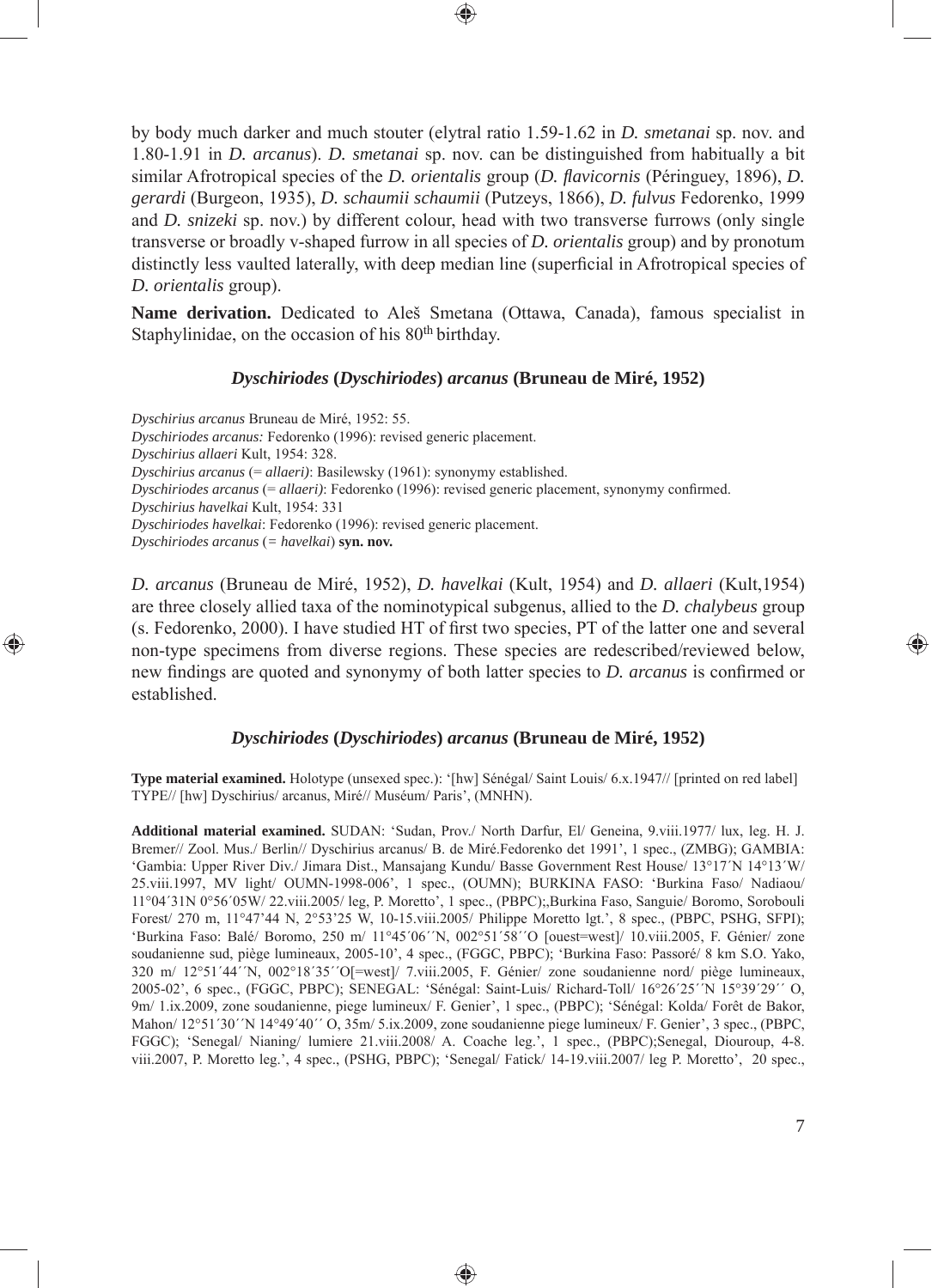(PBPC); CONGO: 'Soil-Zoological Exp./ Congo Brazzaville/ Kindamba, Méya, settlement// 12.xi.1963, No 185, by lamplight, leg. Endrödy-Younga', 1 spec., (PBPC); BENIN: 'Africa Benin c. or./ 55 km N of/ Save, 21.vi.2001/ F+L Kantner', 1 spec., (PBPC); GHANA: 'Ghana: Northern region/ Banda Nkwanta/ 150m, N 8 22- W 2 08/ Dr. S. Endrödy-Younga/ Nr.57/ light trap/ 14-18.viii.1965', 1 spec., (HNHM); 'NIGERIA, 5.VI.2010/ 0°5´33´´N, 7°45´15´´E/ 25km E of Abuja, 400m/ V. Kremitovský leg.´, 1 spec., (PBPC).

⊕

**Redescription** (based on HT). Length 3.60 mm. Colour rusty yellow-brown, apical part of elytra, mouth-parts and antennomeres (in both antennae antennomeres 3-11 missing) yellowish, without metallic lustre.

Head. Anterior margin of clypeus with moderately sharp, distinctly protruded lateral lobes, between them straight, clypeofrontal area with deep transverse furrow on level of anterior margin of eyes; second much finer and irregular transverse furrow on level of midlength of eyes; before anterior and between both furrows very blunt transverse ridge; facial furrows very deep and broad, parallel in anterior half, strongly divergent posteriorly; distance between them slightly narrower than eye length. Surface vaulted and smooth, with fine and sparse micropunctures. Eyes large and strongly convex.

Pronotum. Strongly convex, outline moderately rounded, rather slightly attenuated anteriorly; 1.02 times as wide as long, 1.35 times as wide as head; widest below anterior two thirds of length. Anterior angles narrowly, posterior ones moderately broadly rounded. Anterior transverse impression very deep, impunctate, with fine and sparse cross striae; median line deep on disc, deepened and broader before base; lateral channel moderately broad, reflexed lateral margin extended markedly beyond posterior setiferous puncture. Surface mirror-like, shiny, with fine micropunctures.

Elytra. Convex, long ovate, 1.80 times as long as wide, 1.16 times as wide as pronotum; humeri protruded, each elytron with obtuse humeral tooth; base rather slightly sloping; outline broadened below humeri, broadest above anterior third; suture not depressed at base. Base with distinct basal border and without tubercles; BSP small, moderately deeply connected with stria 1. Striae 1–7 deep along entire length, striae (2-)3 slightly weakened and 4-5 distinctly deepened at base; all striae densely and moderately deeply punctate in anterior part; punctation gradually disappearing latero-apically, stria 8 much finer, shortened anteriorly, very superficial and interrupted in middle third and fine in posterior third. Intervals distinctly vaulted. Three PHSP, three DSP (anterior in interval 3, middle and posterior in/near stria 3) and two ASP (in deep apical stria).

⊕

Protibia. Apical spine slightly curved downwards but not inwards, as long as apical spur; the latter thinner, slightly curved; distal marginal tooth large, sharp, proximal one small, blunt.

Aedeagus. Shape as in Fig. 5 in Bruneau de Miré (1952). Apical lamella of median lobe long and narrow, paramere without seta.

## *Dyschiriodes havelkai* **(Kult, 1954)**

**Type material.** Holotype (♀): '[hw] Nigeria/ Kano// [printed on red label] TYPE// [hw] D. Havelkai Kt./51 [pr] det. K. Kult// [hw] Havelkai Kt./ [pr] det K. Kult', (ADWA).

♠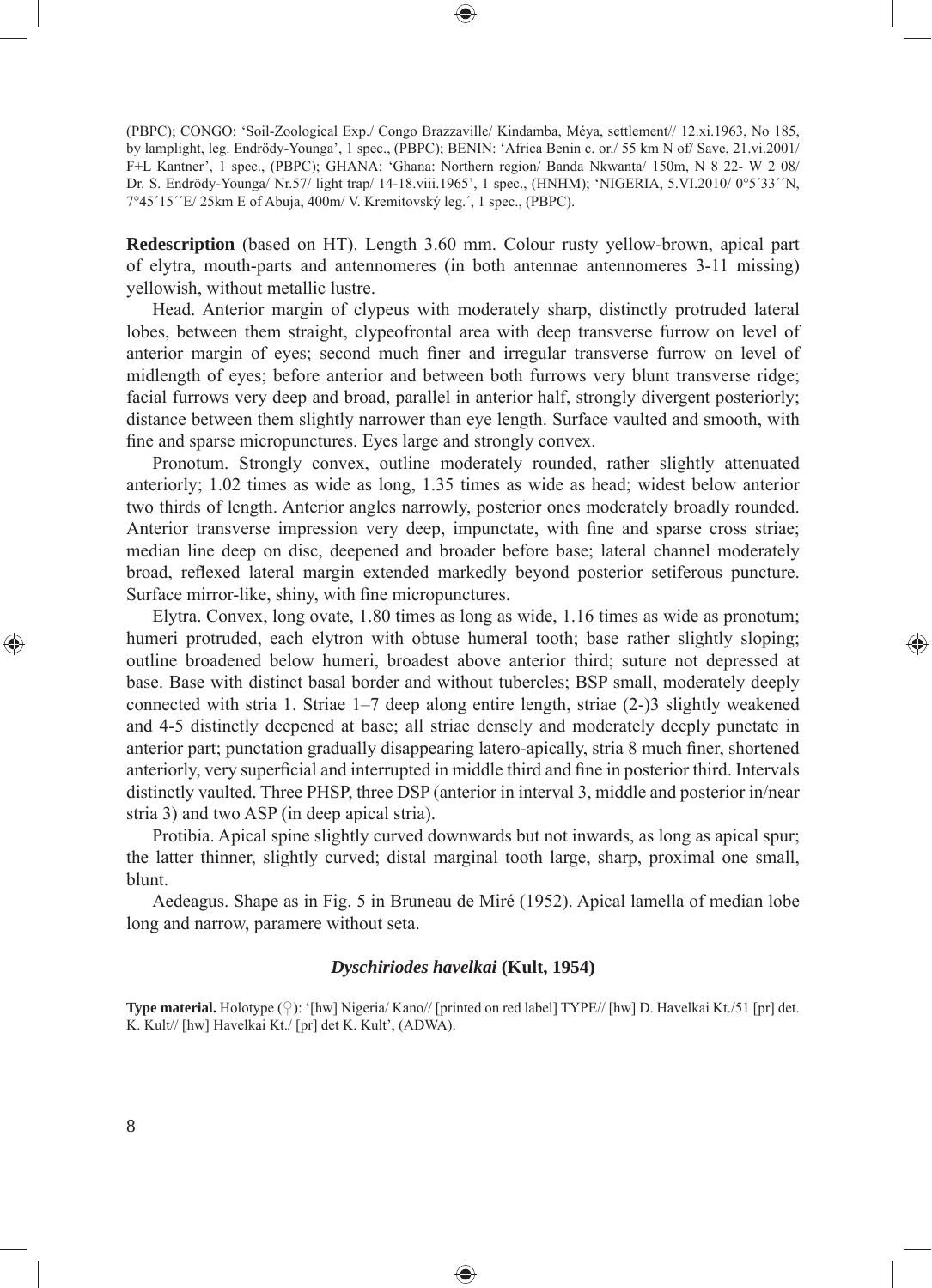**Redescription** (based on HT) Length 3.50 mm. Colour as in preceding species.

Head. As in preceding species except sharper transverse ridge before anterior and especially between both transverse furrows.

⊕

Pronotum. As in preceding species; 0.98 times as wide as long, 1.31 times as wide as head.

Elytra. As in preceding species except: slightly longer, 1.89 times as long as wide, 1.17 times as wide as pronotum, base slightly slopping to humeri, with finer basal border.

### *Dyschiriodes allaeri* **(Kult, 1954)**

**Type material.** Paratype (♂): '[pr] Coll. Mus. Congo/ Elisabethville/ ii.1940/ H. J. Brédo// R. det./ X/ 5100// [printed on red label] TYPE// [hw] D. Allaeri// [hw] Allaeri/ [pr] det K. Kult', (ADWA).

**Additional material examined.** 'Kinchassa/ Waelbroeck/ 10.ii.1896// Compared with / TYPE/ K. Kult 1947// D. allaeri Kt/ det K. Kult.', 1 spec., (ADWA).

**Redescription** (based on PT). Length 3.45 mm. Colour as in preceding species.

⊕

Head. As in preceding species except: clypeofrontal structure, composed from few irregular, more or less transverse furrows and ridges (by non type specimen irregularly rugose).

Pronotum. As in preceding species except: 1.02 times as wide as long, 1.24 times as wide as head. Anterior transverse impression deep, with rough cross striae; median line deep on disk and very deep at extremities.

Elytra. As in preceding species except:1.89 times as long as wide, 1.19 times as wide as pronotum; humeri protruded, each elytron with indistinct humeral tooth; base slightly sloping; outline very slightly broadened below humeri, broadest before midlength. Base with vestigial, in middle interrupted basal border. Striae 1–7 deep along entire length, striae 4-5 deepened at base; all striae densely and moderately deeply punctate in anterior part; punctation gradually disappearing apically, stria 8 slightly finer, shortened anteriorly, moderately deep in posterior two thirds. Intervals distinctly vaulted.

**Discussion.** *D. arcanus* was described by Bruneau de Miré in 1952 and remaining two species by Kult two years later. Kult very probably did not known the description of *D. arcanus* and he did not compare both his species with *D. arcanus*. Basilewsky (1961) synonymised *D. allaeri* to *D. arcanus* based on study of both types. *D. havelkai* differs from *D. arcanus* only by slightly different structure of head, elytral base with finer basal border, not distinctly sloping to humeri and by measurement (especially by longer elytra). All these characters are within species variability and *D. havelkai* is a junior synonym to *D. arcanus. D. allaeri* differs from *D. arcanus* only by the structure of head and by elytra with base slightly sloping to humeri, with finer basal border; with slightly deeper elytral striae 1-7 and distinctly deeper stria 8. Among about 50 studied type and non-type specimens of *D. arcanus* s. l., the structure of the clypeofrontal area is not constant: whereas by specimens from Senegal, Benin, Nigeria and DR Congo is relatively stable, typical to *D. arcanus* or *D. havelkai*; by specimens from Burkina Faso it varies among structures of all above redescribed species (it is mostly similar to *D. allaeri*). Both specimens from DR Congo have deeper striae, especially stria 8, and

♠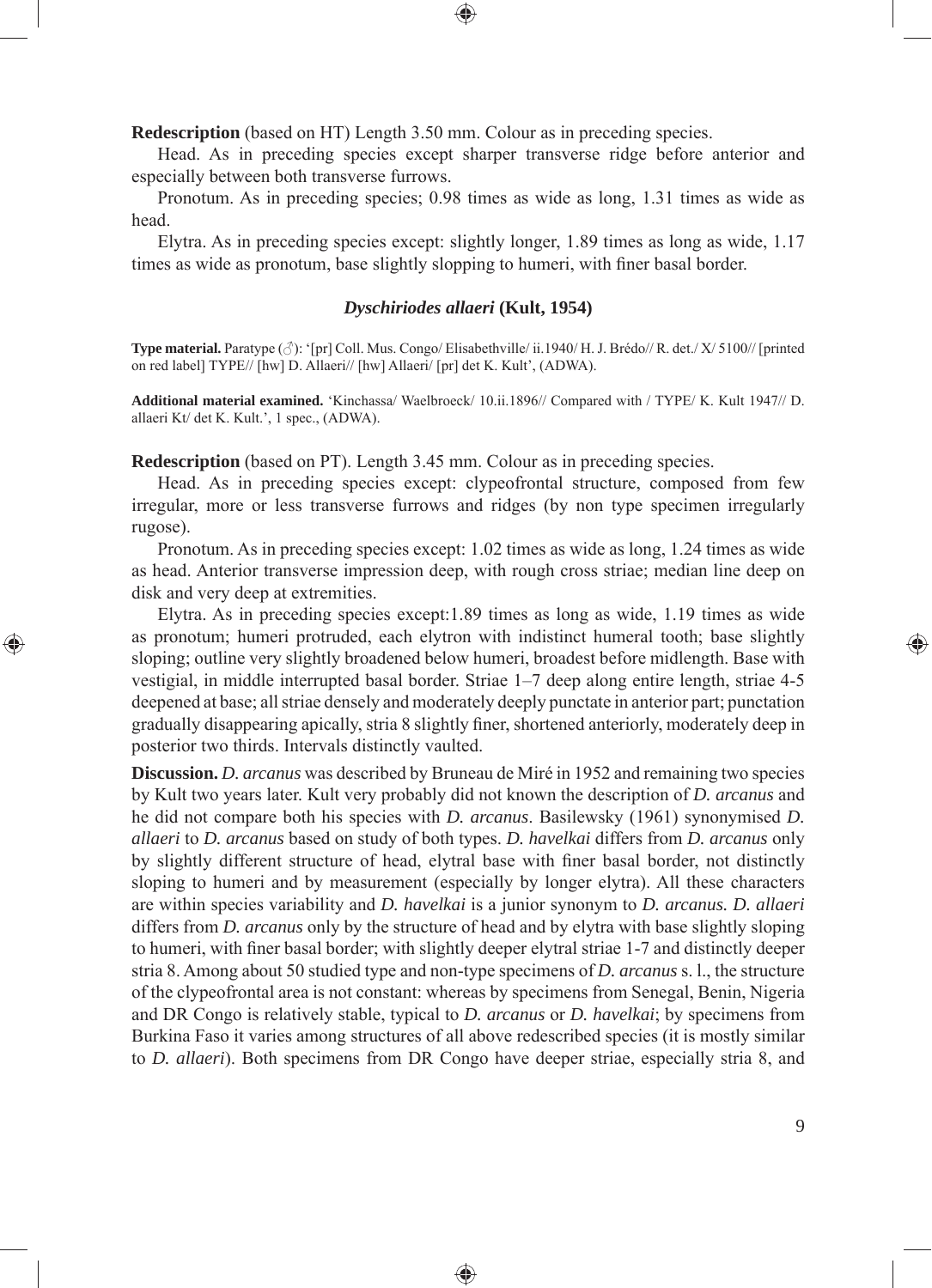all the remaining specimens have stria 8 as in HT of *D. arcanus.* As mentioned above, the structure of the head varies even within population from the same locality and/or among specimens from different countries and more or less deepened elytral striae (especially stria 8) is not a sufficient character to keep a separate species status of both taxa and the synonymy proposed by Basilewsky (1961) and confirmed by Fedorenko (1996) is correct.

**Distribution.** *D*. *arcanus* (= *allaeri, havelkai*): Senegal, PD Congo, Nigeria, Burkina Faso, Sudan, Gambia, Congo, Ghana.

### *Dyschiriodes katanganus* **(Burgeon, 1935)**

*Dyschirius katanganus* Burgeon, 1935: 156. *Dyschirius bredoi* Kult, 1954: 329. *Dyschiriodes katanganus* (= *bredoi*): Fedorenko (1996): revised generic placement, synonymy established. *Dyschirius moelleri* Kult, 1954: 332 *Dyschiriodes moelleri*: Fedorenko (1996): revised generic placement. *Dyschirius katanganus* (*= moelleri*) **syn. nov.**

*D. katanganus* (Burgeon, 1935), *D. bredoi* Kult (1954) and *D. moelleri* Kult (1954) are three closely allied taxa. Fedorenko (1996, 1999) redescribed *D. katanganus* and correctly signed *D. bredoi* as a junior synonym of this species. *D. bredoi* differs only by the presence of BSP. I have studied 7 specimens (including one PT) of *D. katanganus* and HT of *D. moelleri* (Kult, 1954). The latter species is redescribed below and its synonymy with *D. katanganus* is established.

#### *Dyschiriodes katanganus* **(Burgeon, 1935)**

⊕

**Type material.** Paratype  $(\varphi)$  'Coll. Mus. Congo/ Elisabethville  $[=$  Lubumbashi]/ ii.1940/ H. J. Bredo// katanganus Kult/ det. K. Kult [19]46// PARATYPE/ [hw] D. Bredoi Kt./ [pr.] det. K. Kult, 1947 [m. bredoi]' (ADWA).

**Additional material examined.** PD CONGO: 'Coll. Mus. Congo/ Elisabethville/ ii.1940/ H. J. Bredo// Compared with/ TYPE/ det. K. Kult 1946// katanganus Burg. det. K. Kult, 1947', 1 spec., (ADWA); 'Coll. Mus. Congo/ Elisabethville (A la/ lumiere) xi.1950/ Ch. Seydel', 1 spec., (PBPC); ZAMBIA: 'Zambia NC/ 27 km E Solwezi/ Snizek lgt.', 1 spec., (ADWA); 'Zambia NW/ 130 km W Solwezi/ 7.i.2003/ J. Halada leg.', 1 spec., (PBPC); 'Zambia - Lusaka/ Kafue City - Kafue River/ m.1200, 22.xi-2.xii.1987/ R. Mourglia legit [m. bredoi]', 1 spec., (PBPC); 'N.W. Rhodesia:/ Lukanga./ iv.1915/ H. C. Dollman// Bredoi Kt/ det. K. Kult [m. bredoi]', 1 spec., (ADWA).

**Measurements.** Length of body 2.90-3.40 mm (mean 3.17 mm, n=7); pronotum 1.00-1.05 (mean 1.02) times as wide as long and 1.30-1.40 (mean 1.35) times as wide as head; elytra 1.71-1.79 (mean 1.76) times as long as wide and 1.17-1.21 (mean 1.18) times as wide as pronotum.

### *Dyschiriodes moelleri* **(Kult, 1954)**

**Type material.** Holotype (♀): [hw] N. Rhodesia [= Zambia]/ L. Tanganyika/ Urungu: Kituta// [printed on red label] TYPE// [hw] D. Moelleri Kt./ 54 [pr.] det. K. Kult// [hw] Moelleri Kt./ [printed] det. K. Kult', (ADWA).

**Redescription** (based on HT). Length 3.15 mm. Colour fuliginous with slight bronze lustre, base and apical part of elytra slightly lighter, legs, mouth-parts and antennomeres rusty brown.

⊕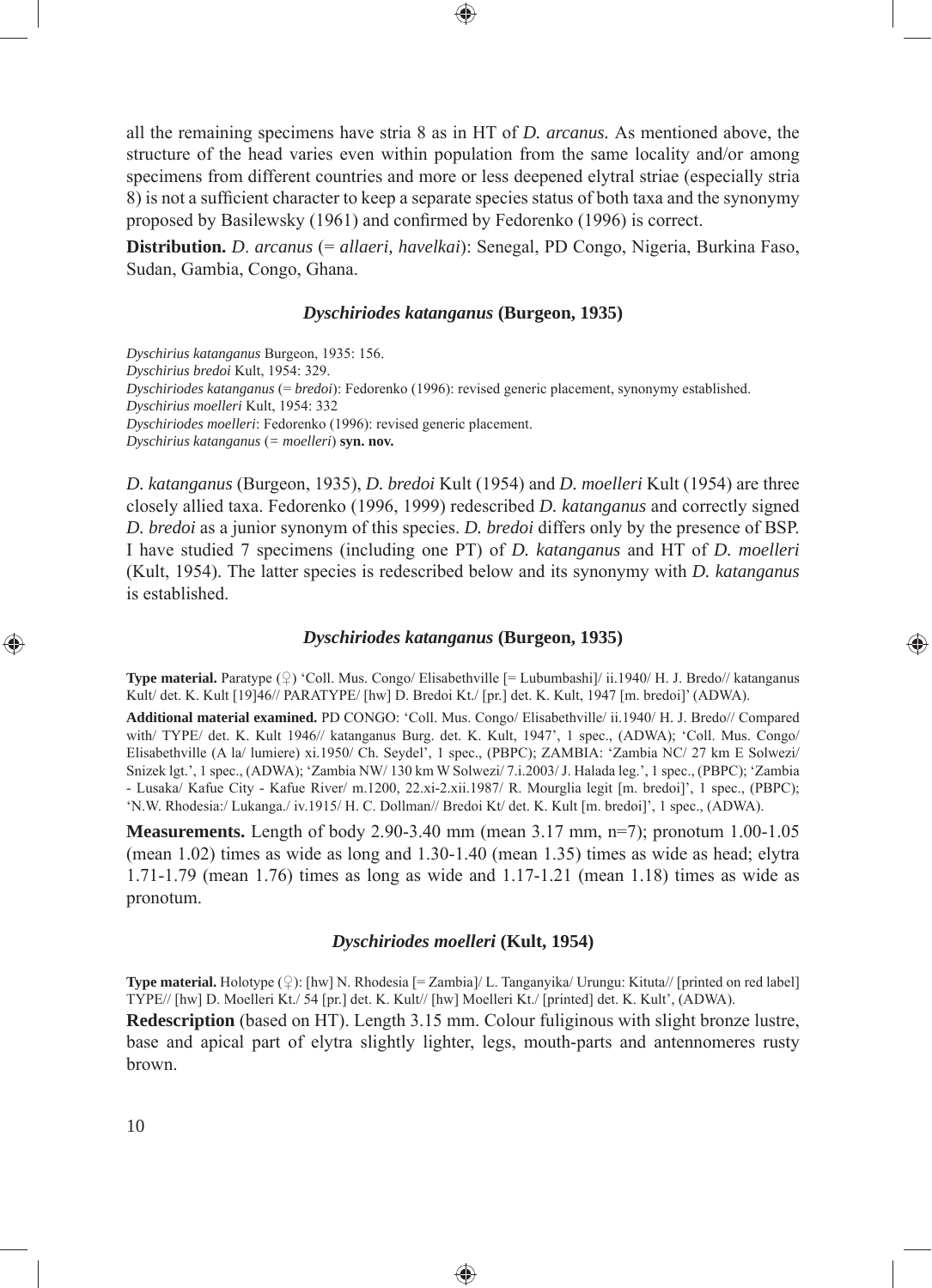Head. Anterior margin of clypeus with moderately sharp, distinctly protruded lateral lobes, between them straight, clypeofrontal area with V-shaped furrow; facial furrows very deep and moderately broad, parallel in anterior half, strongly divergent posteriorly; distance between them as broad as eye length. Surface vaulted and smooth, with fine and sparse micropunctures. Eyes rather large and strongly convex.

Pronotum. Strongly convex, outline rather slightly rounded, distinctly attenuated anteriorly; 1.05 times as wide as long, 1.34 times as wide as head; widest below anterior two thirds of length. Anterior angles narrowly, posterior ones moderately broadly rounded. Anterior transverse impression deep, punctate, without cross striae; median line fine on disc, slightly deepened and broader before base; lateral channel moderately broad, reflexed lateral margin extended slightly beyond posterior setiferous puncture. Surface mirror-like, shiny, with fine micropunctures.

Elytra. Slightly ovate, dorsal surface slightly concave in anterior fourth in lateral view; 1.75 times as long as wide, 1.17 times as wide as pronotum; humeri protruded, without humeral teeth; base slightly sloping; outline slightly broadened below humeri, broadest below anterior third; suture slightly depressed at base. Base without basal border and without tubercles; BSP small, moderately deeply connected with stria 1. Striae 1–7 moderately deep, slightly weakened latero-apically; stria 8 very fine, consisting of a row of minute punctures in second third of length, just recognisable in posterior third before apical stria. Intervals moderately vaulted. Three PHSP, two DSP (anterior and posterior in interval 3, middle missing) and two ASP (in deep apical stria).

Protibia. Apical spine slightly curved downwards but not inwards, as long as apical spur; the latter thinner, slightly curved; distal marginal tooth large, sharp, proximal one small, very blunt.

◈

**Discussion.** Kult (1954) distinguished *D. moelleri* from the closely allied species, *D. katanganus* (= *D. bredoi*), by missing middle DSP, more broadly V-shaped clypeofrontal furrow, deeper median line of pronotum and by shape and length of elytra. Based on Fedorenko´s redescription and study of 8 available specimens of both latter taxa, all these characters (except missing middle DSP) are within species variability and missing middle DSP is not sufficient to keep both taxa as separate species: *D. moelleri* is a junior synonym of *D. katanganus.* 

# **Distribution.** *D*. *katanganus* (= *bredoi, moelleri*): DR Congo, Zambia, Botswana, RSA.

ACKNOWLEDGEMENTS. My hearty thanks are due to Alexander Dostal (Wien, Austria); François Génier (Gatineau, Canada); Thierry Deuve and Azadeh Tagavian (both MNHN, Paris, France); Győző Szel (HNHM, Budapest, Hungary); Sergio Facchini (Piacenza, Italy); James Hogan (OUMH, Oxford, UK); Peter Schüle (Herrengen, Germany) and Bernd Jaeger (ZMBG, Berlin, Germany) for loans the type or unidentified specimens and/or for donating duplicate specimens. I am also thankful to Pavel Moravec (Litoměřice) and Martin Fikáček (Praha) for preparing of figures.

# REFERENCES

BASILEWSKY P. 1961: Contribution a la connaissance des Coléoptères Carabidae de la région du Tchad. I. Carabides recueillis par le Dr. H. Franz*. Revue Française d´Entomologie* 28: 212-235.

♠